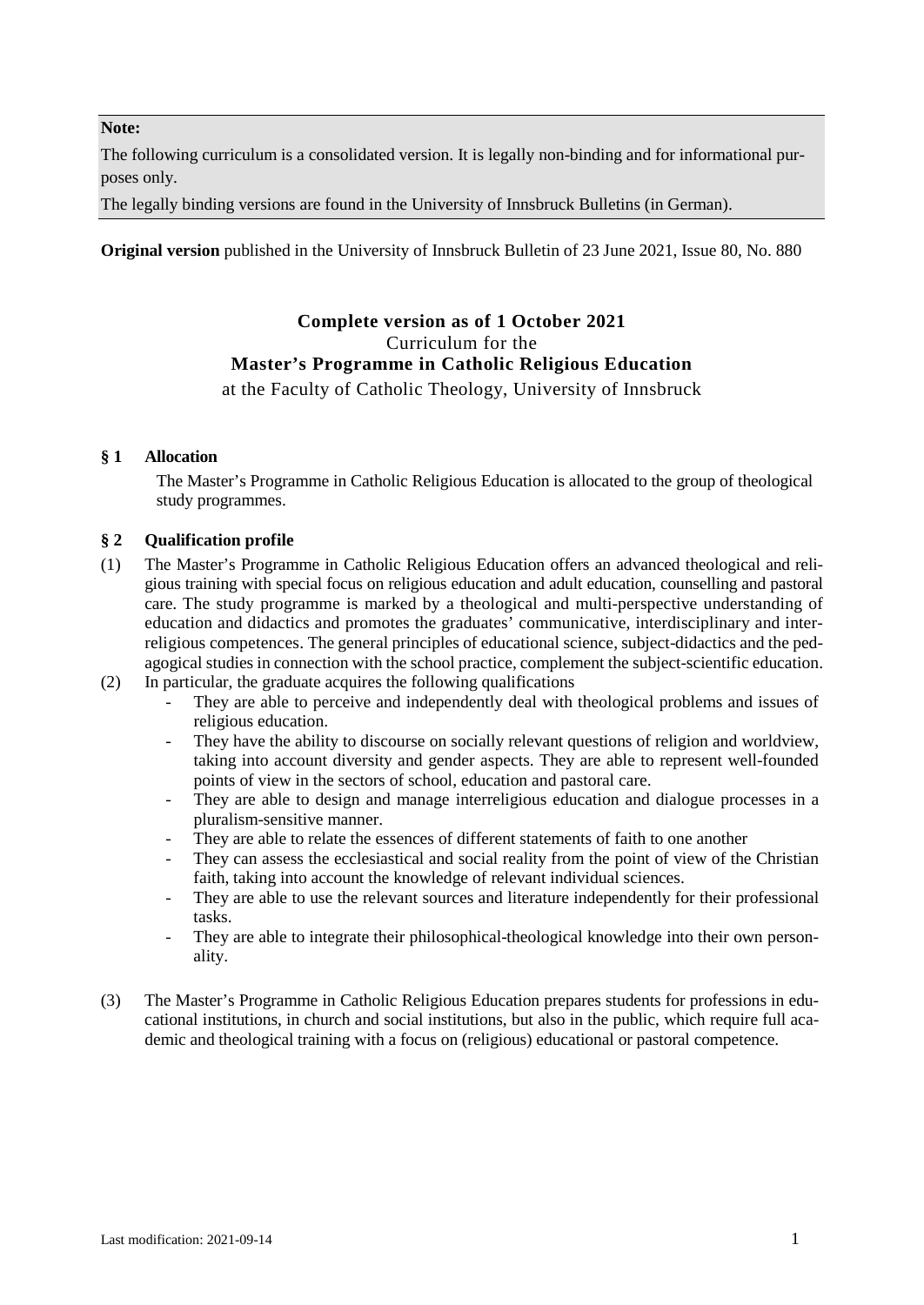# **§ 3 Scope and duration**

The Master Programme Catholic Religious Education covers to 120 ECTS-Credits, which equals a duration of four semesters.

# **§ 4 Admission**

- (1) Admission to the Master's Programme Catholic Religious Education requires the completion of a subject-specific Bachelor's Programme or a subject-specific Bachelor's Programme at a University of Applied Sciences or another comparable study programme at an approved post-secondary educational institution home or abroad. In the event that equivalence has been established in principle but with certain qualifications missing for full equivalence, supplemental examinations may be required by the rectorate. These examinations must be passed during the master's programme. The rectorate decides which examinations are a prerequisite for passing the exams specified by the curriculum of the master's programme.
- (2) In any case, the Bachelor's Programme in Catholic Religious Education passed at the University of Innsbruck is a relevant study programme in terms of par. 1.

# **§ 5 Types of courses and maximum number of students per course**

- (1) Types of courses without continuous performance assessment: Lectures (VO) are courses held in lecture format. They introduce the research areas, methods and schools of thought for a given subject.
- (2) Courses with continuous performance assessment:
	- 1. Lectures with integrated practical parts (VU) focus on the practical treatment of concrete scientific tasks that are discussed during the lecture parts of the course.
	- 2. Seminars (SE) provide in-depth treatment of scientific topics through students' presentations and discussion thereof. Maximum number of participants: 20
	- 3. Practical courses (UE) focus on the practical treatment of concrete scientific tasks within an area. Maximum number of participants: 25
	- 4. Practical training courses **(**PR) provide practical experience with concrete scientific tasks, complementing occupational and academic training. Maximum number of participants: 14

### **§ 6 Allocation of places in courses with a limited number of participants**

In courses with a limited number of participants, course places are allocated as follows:

- 1. Students for whom the study duration would be extended due to the postponement are to be given priority.
- 2. If the criterium in no. 1 does not suffice, first, students for whom this course is part of a compulsory module are to be given priority, and second, students for whom this course is part of an elective module.
- 3. If the criteria in no. 1 and 2 do not suffice, the available places are drawn by random.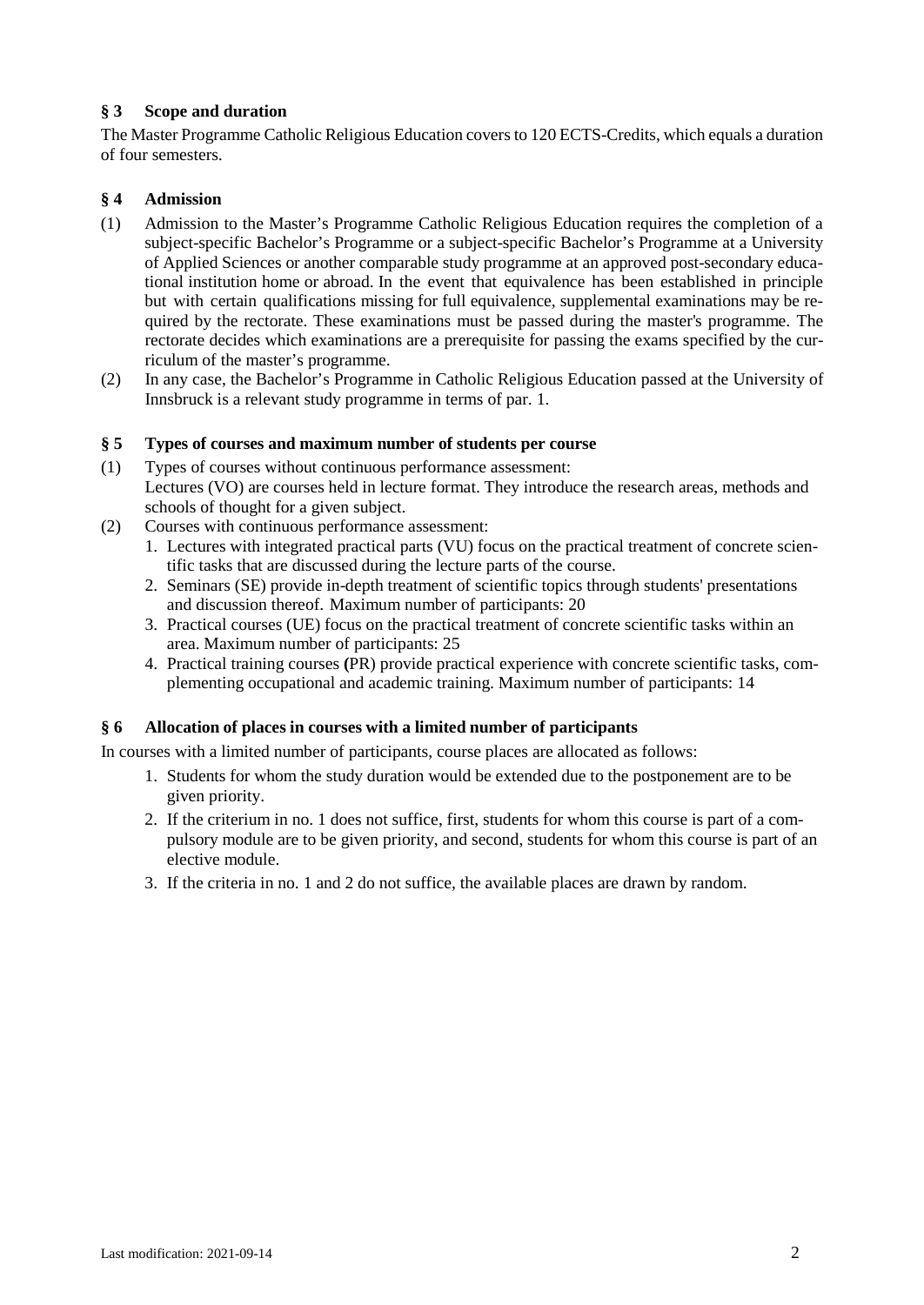# **§ 7 Compulsory modules**

The following compulsory modules amounting to 87.5 ECTS-Credits must be passed:

| 1. | <b>Compulsory Module: Anthropology and Ethics</b>                                                                                                                                                     | h                           | ECTS-<br><b>Credits</b> |
|----|-------------------------------------------------------------------------------------------------------------------------------------------------------------------------------------------------------|-----------------------------|-------------------------|
| a. | <b>VO Philosophical Anthropology</b><br>Discussion of the question "What makes us humans?" based on tradi-<br>tional ideas as well as contemporary philosophical-anthropological the-<br>ories.       | $\mathcal{D}_{\mathcal{L}}$ | 3                       |
| b. | <b>VO Applied Ethics</b><br>Concepts of applied ethics; dealing with questions such as issues of bi-<br>oethics, political ethics or animals ethics                                                   |                             |                         |
|    | Total                                                                                                                                                                                                 | 3                           | 5                       |
|    | <b>Learning Outcomes:</b> The students have expertise in philosophical anthropology; They can apply<br>past and present ethical forms of reasoning independently and innovatively to specific fields. |                             |                         |
|    | <b>Prerequisites:</b> none                                                                                                                                                                            |                             |                         |

| $\overline{2}$ . | <b>Compulsory Module: Bible Theology and Biblical Exegesis</b>                                                                                                                                                                                             | $\mathbf{h}$                | ECTS-<br><b>Credits</b> |
|------------------|------------------------------------------------------------------------------------------------------------------------------------------------------------------------------------------------------------------------------------------------------------|-----------------------------|-------------------------|
| a.               | VO Theology of the Old Testament<br>Presentation of overarching theological topics with a view to the context<br>of the entire Old Testament                                                                                                               | $\mathcal{D}_{\mathcal{L}}$ | 2.5                     |
| b.               | VO Theology of the New Testament<br>Presentation of overarching theological topics with a view to the context<br>of the entire New Testament                                                                                                               | $\mathcal{D}_{\mathcal{L}}$ | 2.5                     |
| c.               | <b>VU Biblical Exegesis of Key Texts</b><br>Exemplary exegetical interpretation of central texts of the Old and New<br>Testaments with a significant history of impact, for example with re-<br>gard to images of God, images of man and gender identities |                             | 2.5                     |
|                  | <b>Total</b>                                                                                                                                                                                                                                               | 5                           | 7.5                     |
|                  | <b>Learning Outcomes:</b> The students can independently develop theological focal points beyond<br>biblical book boundaries; They can draw conclusions for church action and proclamation from<br>exegetical findings on key biblical texts.              |                             |                         |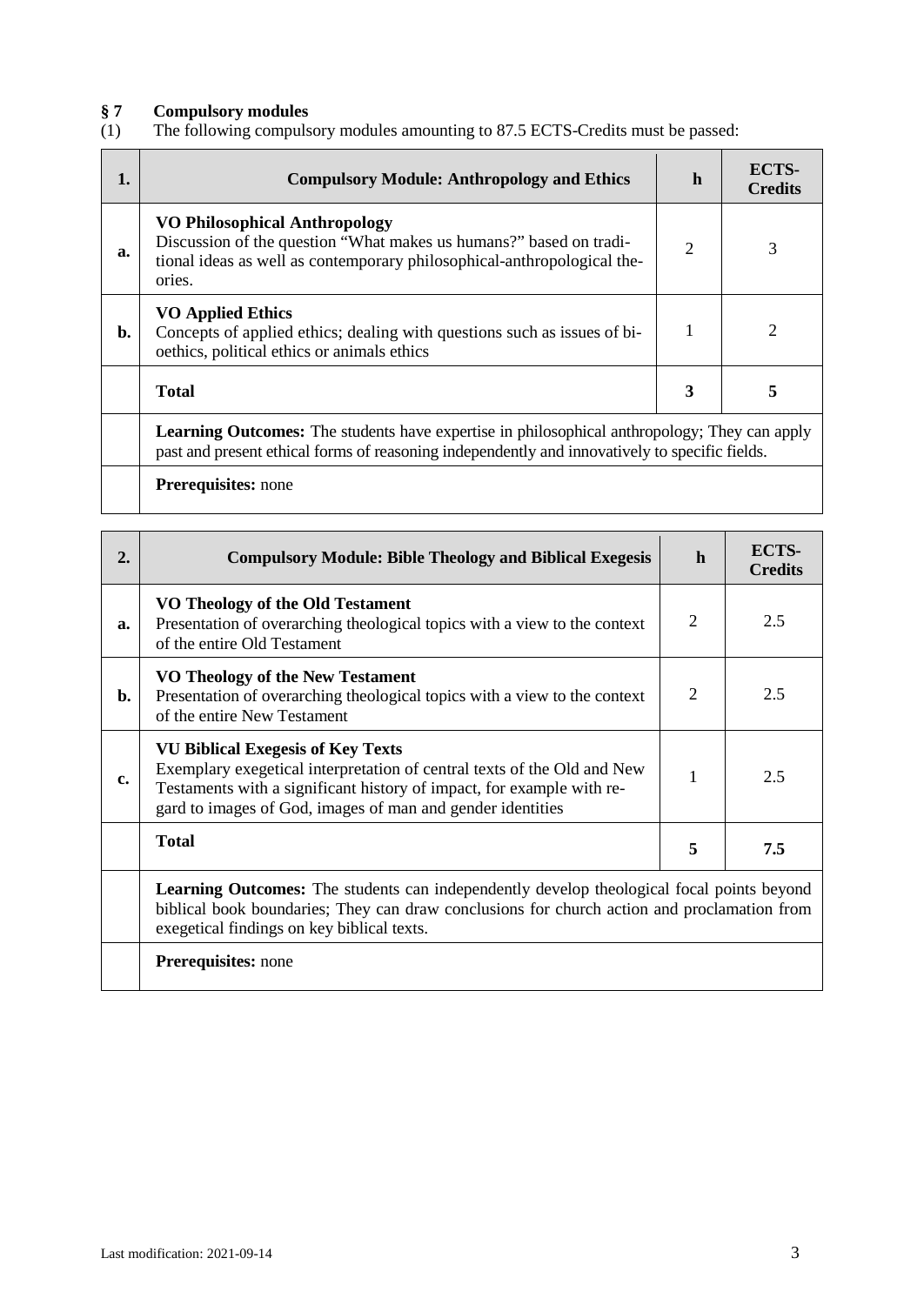| 3. | <b>Compulsory Module: Patrology and Church History.</b>                                                                                                                                                                                                                                                                       | $\mathbf{h}$  | <b>ECTS-</b><br><b>Credits</b> |
|----|-------------------------------------------------------------------------------------------------------------------------------------------------------------------------------------------------------------------------------------------------------------------------------------------------------------------------------|---------------|--------------------------------|
| a. | <b>VO Patrology: Central Debates</b><br>Reconstruction of decisive theological debates in ancient Christianity, his-<br>torical classification of the most important protagonists and their discus-<br>sion networks, study of the significance of these debates for the history of<br>theology and dogma                     | $\mathcal{D}$ | 3                              |
| b. | <b>VO Special Topics in Church History</b><br>Advanced study of the knowledge of the history of the Church on the<br>basis of thematically focused longitudinal sections through the history<br>of Christianity or on the basis of exemplary advanced study of particu-<br>larly significant time segments or event complexes |               | 2                              |
|    | Total                                                                                                                                                                                                                                                                                                                         | 3             | 5                              |
|    | <b>Learning Outcomes:</b> The students know about decisive theological moments of the formative<br>phase of Christianity as well as about other key events and phenomena in church history and can<br>make new research findings usable for the present.                                                                      |               |                                |

| 4. | <b>Compulsory Module: Liturgical Science and Homiletics</b>                                                                                                                                                                                                                                       | $\mathbf{h}$                | ECTS-<br>Cred-<br>its |
|----|---------------------------------------------------------------------------------------------------------------------------------------------------------------------------------------------------------------------------------------------------------------------------------------------------|-----------------------------|-----------------------|
| a. | VO Liturgical Science: Baptism and the Eucharist<br>Analysis of the constitutive Christian rituals of baptism and the Eucharist<br>from a theological perspective, taking into account the most important<br>statements from the history of theology and teaching as well as ecumenical<br>issues | $\overline{2}$              | 3.5                   |
| b. | <b>UE Homiletics</b><br>Theologically reflected practice in the sermon as an exemplary speech<br>act of pastoral care: scriptural speech about God in biographical-con-<br>textual creativity                                                                                                     | $\mathcal{D}_{\mathcal{L}}$ | 4                     |
|    | <b>Total</b>                                                                                                                                                                                                                                                                                      | 4                           | 7.5                   |
|    | <b>Learning Outcomes:</b> The students have expertise in the history, practice and theological interpre-<br>tation of central liturgical practices. They can develop and deliver a liturgical sermon independently<br>and methodically innovative.                                                |                             |                       |
|    | Prerequisites: none                                                                                                                                                                                                                                                                               |                             |                       |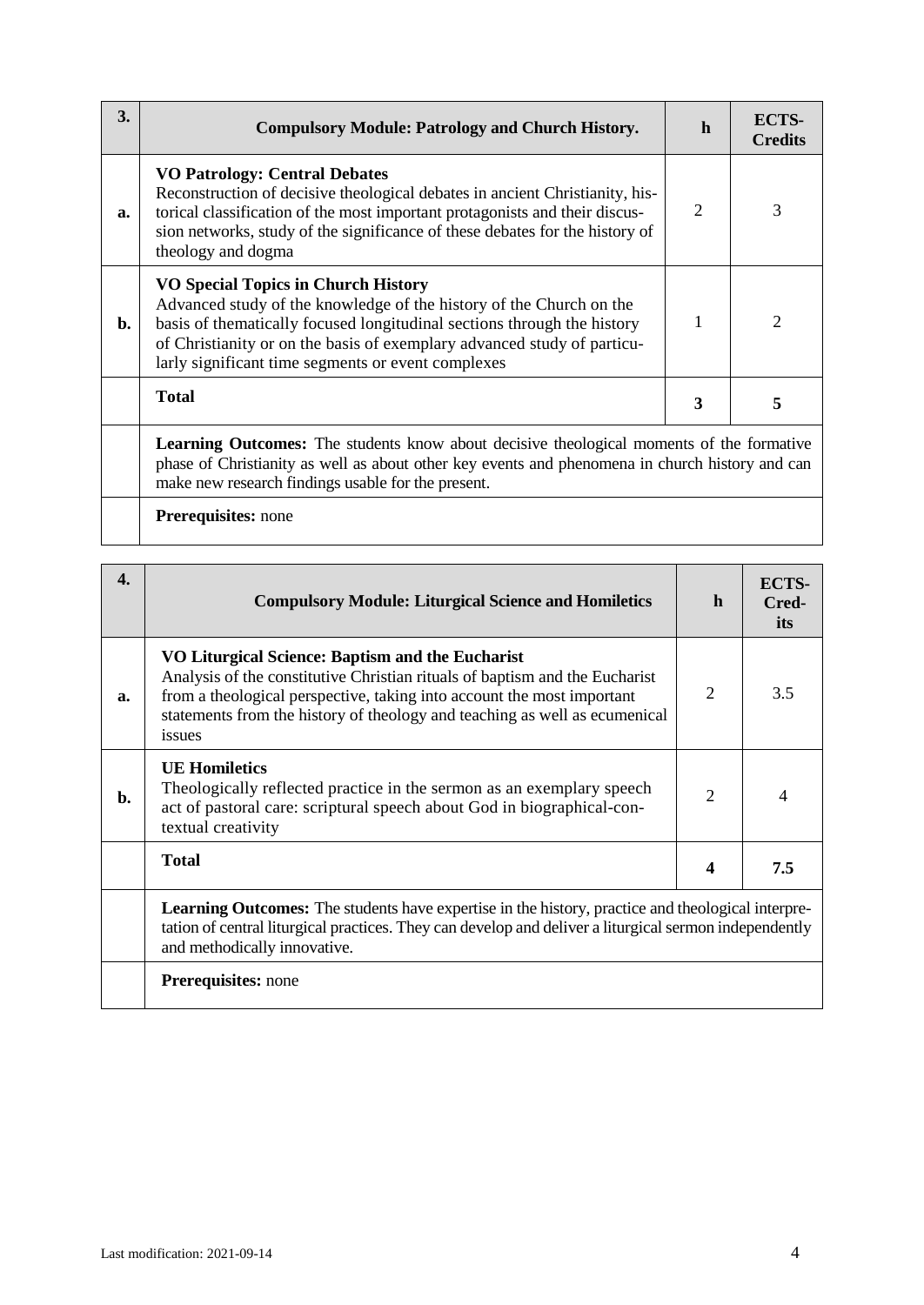| 5. | <b>Compulsory Module: Dogmatic Theology</b>                                                                                                                                                                | h | ECTS-<br><b>Credits</b> |
|----|------------------------------------------------------------------------------------------------------------------------------------------------------------------------------------------------------------|---|-------------------------|
| a. | <b>VO Special Topics in Dogmatic Theology</b><br>Advanced study of selected topics from the entire field of dogmatic<br>theology                                                                           | 2 | 2.5                     |
| b. | <b>VU Individual Questions in Dogmatic Theology</b><br>Selected special questions relating to current research in dogmatic theol-<br>ogy                                                                   |   | 2.5                     |
|    | <b>Total</b>                                                                                                                                                                                               | 3 | 5                       |
|    | <b>Learning Outcomes:</b> The students are able to apply their expertise in the field of dogmatic the-<br>ology independently to exemplary questions and to develop positions on a high theoretical level. |   |                         |
|    | <b>Prerequisites:</b> none                                                                                                                                                                                 |   |                         |

| 6. | <b>Compulsory Module: Christian Ethics and Ecumenical Theology</b>                                                                                                                                                                                                                     | $\mathbf{h}$   | ECTS-<br><b>Credits</b>     |
|----|----------------------------------------------------------------------------------------------------------------------------------------------------------------------------------------------------------------------------------------------------------------------------------------|----------------|-----------------------------|
| a. | VU Peace, Justice and the Preservation of Creation<br>Aspects of Christian global responsibility in central areas of social life<br>with special consideration of sustainability and gender equality                                                                                   | $\overline{2}$ | 3.5                         |
| b. | <b>VU Applied Moral Theology</b><br>Holistic theology of human life, applied to situations of endangerment<br>of one's dignity: ethical challenges at the beginning and the end of life,<br>in suffering and illness                                                                   | 1              | $\mathcal{D}_{\mathcal{L}}$ |
| c. | <b>VU Ecumenical Dialogue Today</b><br>Overview of the state of ecumenical dialogue based on documents of<br>growing agreement between Christian denominations                                                                                                                         | 1              | $\mathcal{D}_{\mathcal{L}}$ |
|    | <b>Total</b>                                                                                                                                                                                                                                                                           | 4              | 7.5                         |
|    | <b>Learning Outcomes:</b> The students can innovatively apply the standards of Christian action to<br>specific problems and challenges of the present and independently develop proposed solutions in<br>the service of sustainability, gender equality and the unity of the churches. |                |                             |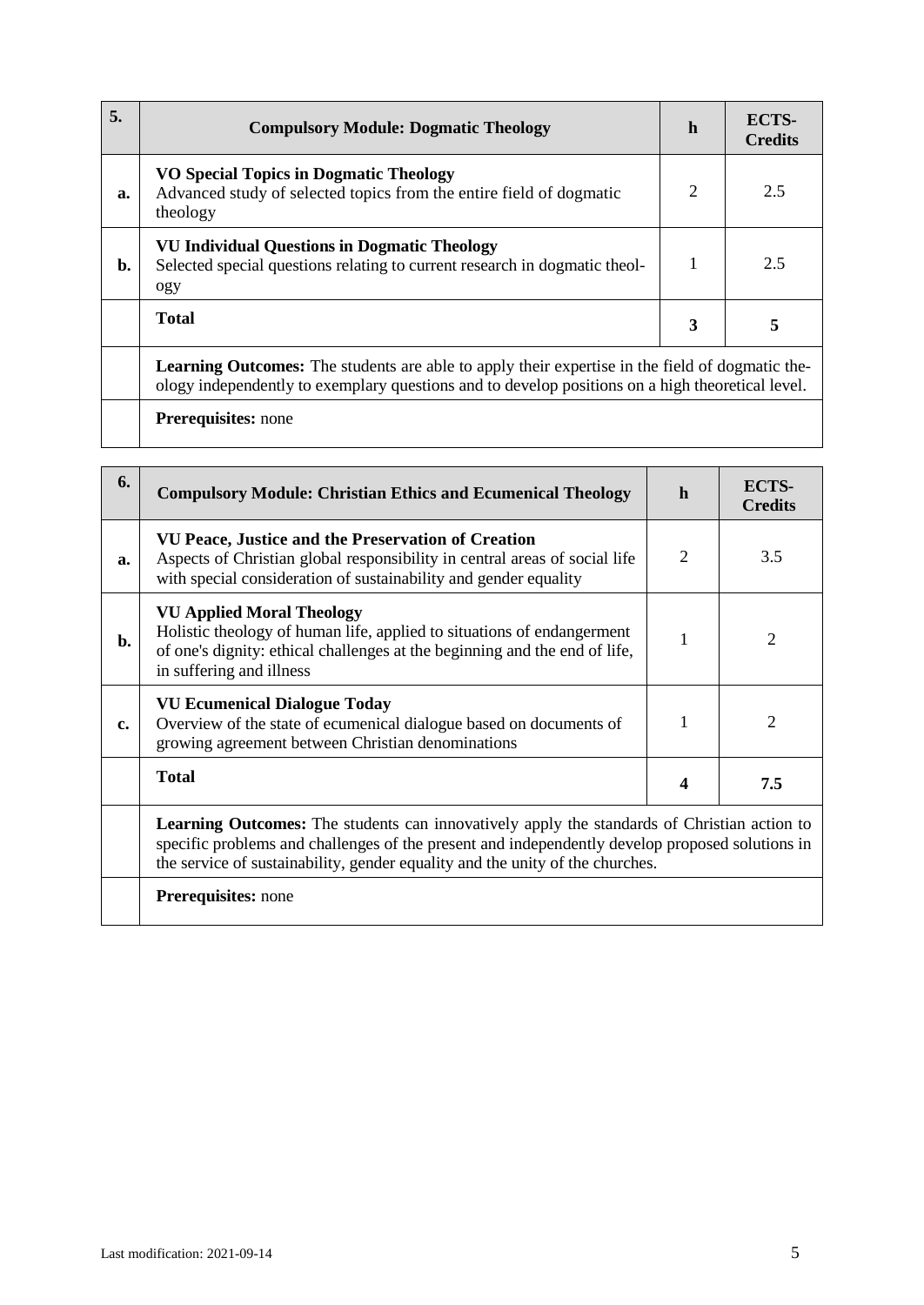| 7. | <b>Compulsory Module: Fundamental Theology and Religions of the</b><br>World                                                                                                                                                                                                | $\mathbf h$                 | ECTS-<br><b>Credits</b> |
|----|-----------------------------------------------------------------------------------------------------------------------------------------------------------------------------------------------------------------------------------------------------------------------------|-----------------------------|-------------------------|
| a. | VO Fundamental Theology and Theology of Religions<br>Development of a reasoning and experience-based justification of<br>Christian<br>faith with an emphasis on the dialogue with other religions with special<br>consideration of educational contexts                     | $\mathcal{D}_{\mathcal{L}}$ | 3                       |
| b. | VO Religions of the World<br>Scientific introduction to selected religious traditions or ideological ori-<br>entation systems from past and present as well as their relationship to<br>Western thinking, especially to questions of gender equality                        |                             | 2                       |
|    | <b>Total</b>                                                                                                                                                                                                                                                                | 3                           | 5                       |
|    | <b>Learning Outcomes:</b> The students have expertise in central topics of fundamental theology and<br>the theology of religions. They can include points of contact and differences to other religious<br>traditions, particularly with a view to interreligious dialogue. |                             |                         |

| 8. | <b>Compulsory Module: Interreligious Religious Education</b>                                                                                                                                                                                                                                                                                           | h                           | ECTS-<br><b>Credits</b> |
|----|--------------------------------------------------------------------------------------------------------------------------------------------------------------------------------------------------------------------------------------------------------------------------------------------------------------------------------------------------------|-----------------------------|-------------------------|
| a. | VO Interreligious Research-Based Religious Education<br>Philosophical and methodological fundamentals for the conceptualisa-<br>tion of interreligious education in the context of school and non-school<br>education; dealing with current research results on interreligious dis-<br>courses; concepts of interreligious education concepts;         | $\mathcal{D}_{\mathcal{L}}$ | 2                       |
| b. | <b>SE Interreligious Research-Based Religious Education</b><br>Discussion of religious-pedagogical and didactical questions from the<br>perspective of different religions; plurality and differences in considera-<br>tion of inclusive approaches; critical perspectives of common concepts of<br>interreligious professionalisation and competence; | $\mathcal{D}$               | 3                       |
|    | <b>Total</b>                                                                                                                                                                                                                                                                                                                                           |                             | 5                       |
|    | <b>Learning Outcomes:</b> The students can innovatively conceptualise teaching and learning pro-<br>cesses in interreligious school and non-school education on the basis of current models of interre-<br>ligious education, guided by research.                                                                                                      |                             |                         |
|    | <b>Prerequisites:</b> none                                                                                                                                                                                                                                                                                                                             |                             |                         |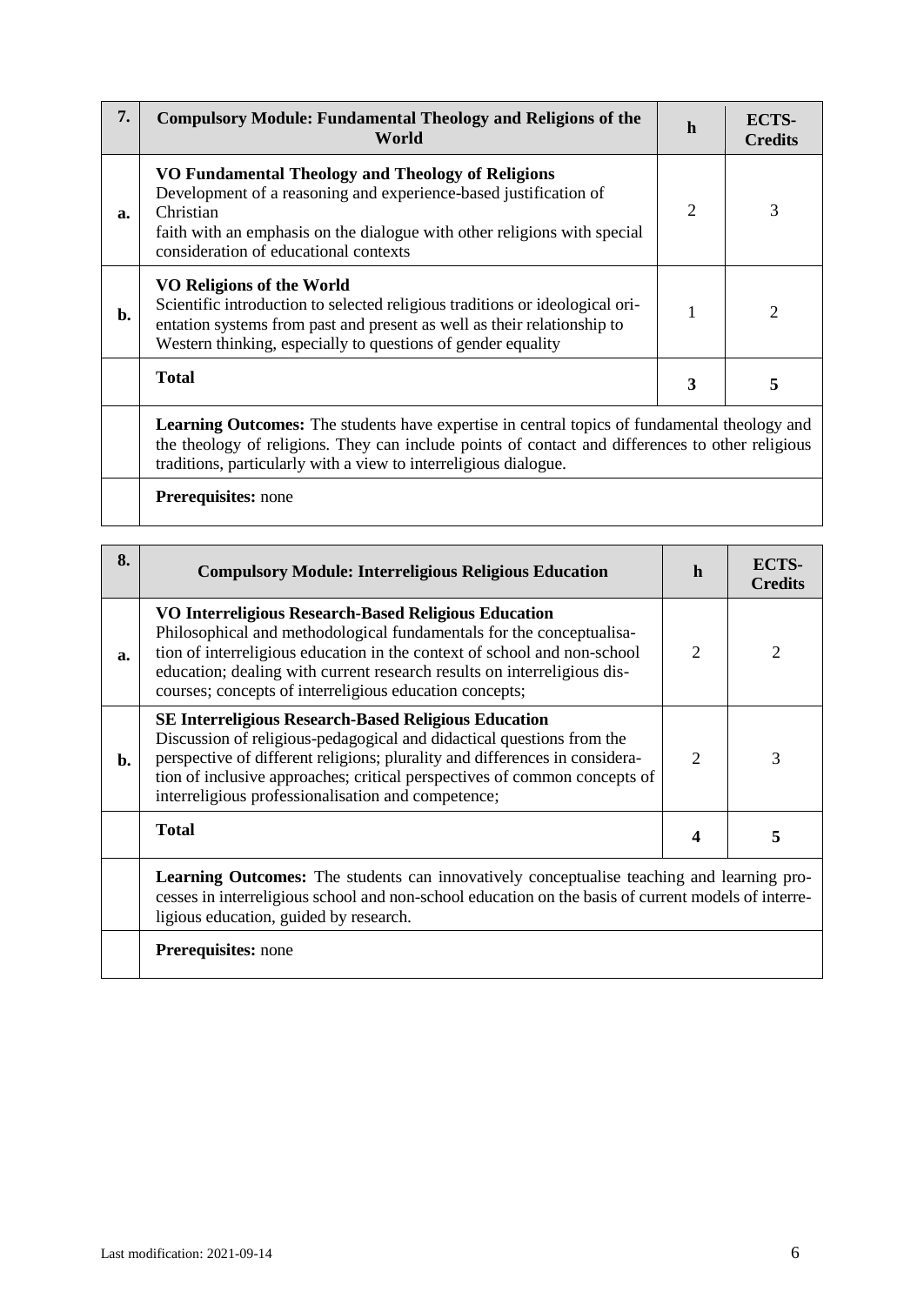| 9.             | <b>Compulsory Module: Subject-Didactics Secondary Level I and</b><br><b>Non-School Education</b>                                                                                                                                                                                                                                                 | $\mathbf{h}$   | <b>ECTS-</b><br><b>Credits</b> |
|----------------|--------------------------------------------------------------------------------------------------------------------------------------------------------------------------------------------------------------------------------------------------------------------------------------------------------------------------------------------------|----------------|--------------------------------|
| a.             | <b>SE Subject-Didactics Secondary Level I</b><br>Framework conditions for religious education in lower secondary level<br>(age range 10-14) with a focus on middle school; relevant curricula and<br>religion books; competence-oriented lesson planning and performance as-<br>sessment as well as gender-specific aspects                      | $\overline{2}$ | 3                              |
| $\mathbf{b}$ . | <b>PR Practical Training Secondary Level I</b><br>Theory and research-based observation of religious education; plan-<br>ning, implementation and didactic reflection of teaching units in lower<br>secondary level                                                                                                                              | $\overline{2}$ | 3                              |
| c.             | <b>VU Non-School Education</b><br>Concepts and didactics of extracurricular education; special considera-<br>tion of adult education and community catechetical contexts considering<br>the changing age-specific needs; challenges of religious plurality; crite-<br>ria for educational action and their implementation in practice            | $\overline{2}$ | $\overline{4}$                 |
|                | <b>Total</b>                                                                                                                                                                                                                                                                                                                                     | 6              | 10                             |
|                | <b>Learning Outcomes:</b> The students know the general conditions of religious education in lower<br>secondary level; They can plan, manage and evaluate it in a competence-oriented manner and<br>critically assess and innovatively develop the religious pedagogical and didactic quality of<br>school and non-school educational processes. |                |                                |
|                | Prerequisites: none                                                                                                                                                                                                                                                                                                                              |                |                                |

| 10. | <b>Compulsory Module: Subject-Didactics Secondary Level II and In-</b><br>terreligious Religious Education                                                                                                                                                                                                                                                          | $\mathbf h$                 | ECTS-<br><b>Credits</b> |
|-----|---------------------------------------------------------------------------------------------------------------------------------------------------------------------------------------------------------------------------------------------------------------------------------------------------------------------------------------------------------------------|-----------------------------|-------------------------|
| a.  | <b>SE Subject-Didactics Secondary Level II</b><br>Framework conditions for religious education in upper secondary level<br>(age range 14-19); relevant curricula and religion books; competence-ori-<br>ented lesson planning and performance assessment; special questions of<br>school pastoral care in secondary schools as well as gender-specific as-<br>pects | $\mathcal{D}_{\mathcal{L}}$ | 3                       |
| b.  | PR Practical Training Secondary Level II<br>Theory and research-based observation of religious education; plan-<br>ning, implementation and didactic reflection of teaching units in sec-<br>ondary level II classes                                                                                                                                                | $\overline{2}$              | 3.5                     |
| c.  | <b>SE Interreligious Cooperative Religious Didactics</b><br>Fundamentals and criteria for religious didactic activity; working on the-<br>ological topics from an interreligious perspective and in interreligious<br>cooperation                                                                                                                                   | $\overline{2}$              | 3.5                     |
|     | <b>Total</b>                                                                                                                                                                                                                                                                                                                                                        | 6                           | 10                      |
|     | <b>Learning Outcomes:</b> The students know the general conditions of religious instruction in upper<br>secondary level; They can plan, manage and evaluate it in a competence-oriented manner, concep-<br>tualise subject areas from an interreligious perspective and develop them innovatively.                                                                  |                             |                         |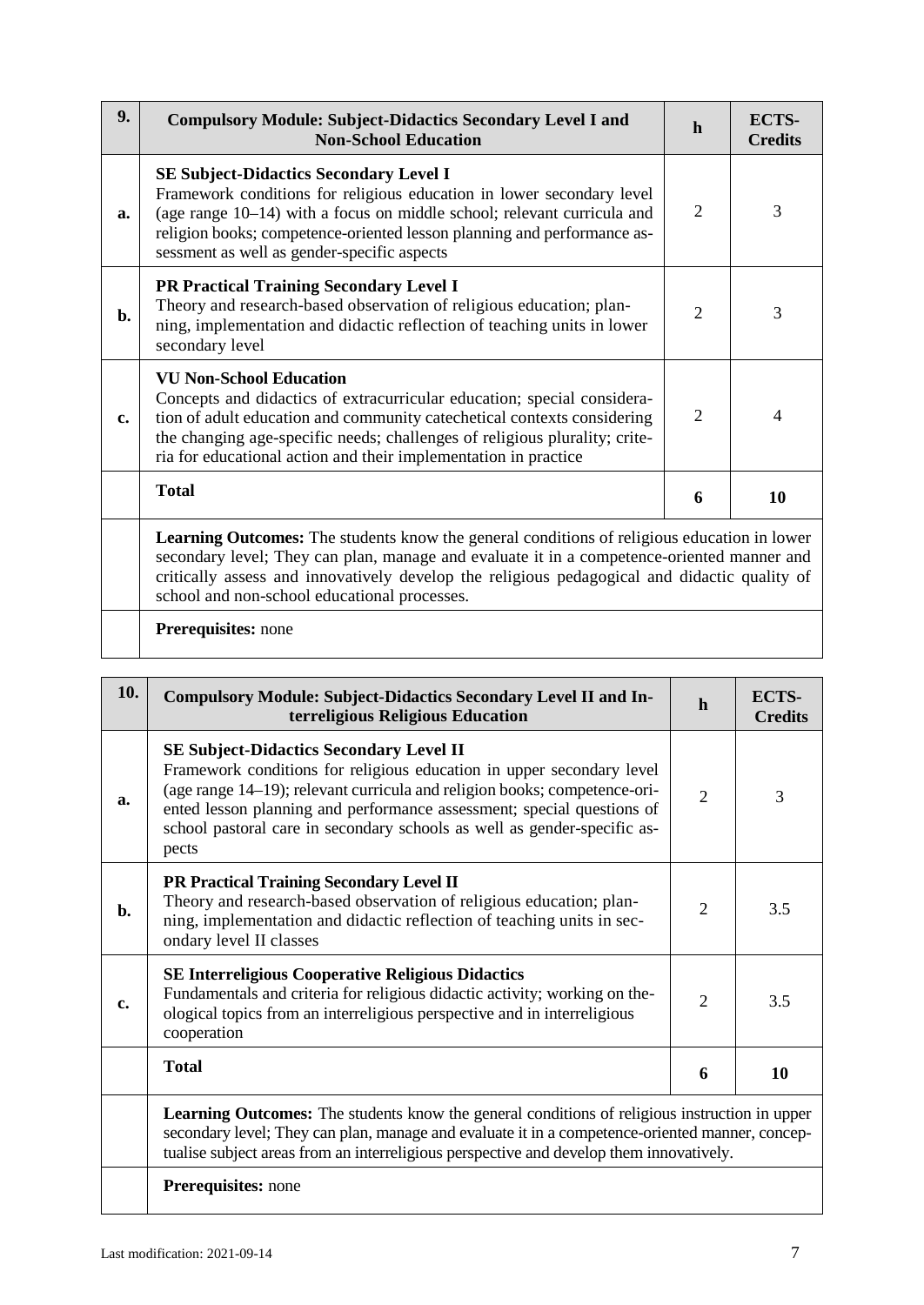| 11.            | <b>Compulsory Module: Advanced Religious Didactics and Pastoral</b><br><b>Theology</b>                                                                                                                                                                                                                                     | $\mathbf{h}$   | ECTS-<br><b>Credits</b> |
|----------------|----------------------------------------------------------------------------------------------------------------------------------------------------------------------------------------------------------------------------------------------------------------------------------------------------------------------------|----------------|-------------------------|
| a.             | <b>VU Advanced Religious Didactics</b><br>Synoptical analysis of religious didactic and subject didactic concepts<br>with their background theories; exemplary examination of individual ap-<br>proaches in the context of theory and practice, in particular gender-spe-<br>cific approaches                              | $\overline{2}$ | 3                       |
| $\mathbf{b}$ . | <b>VU Profession-Specific Competence Development</b><br>and Crisis Management<br>Reflection of one's own religious educational and didactic competence de-<br>velopment, advanced study of (religious-) educational issues against the<br>background of practical experiences in education contexts                        | $\overline{2}$ | 3                       |
| c.             | <b>VO Places of Pastoral Care</b><br>Theology of the places of church practice (e.g. parish, youth work, city<br>pastoral, clinical pastoral care, social pastoral care) in the social spaces<br>of a contextually networked overall pastoral care: empirical ap-<br>proaches, critical perspectives and practical options | 1              | 1.5                     |
|                | <b>Total</b>                                                                                                                                                                                                                                                                                                               | 5              | 7.5                     |
|                | Learning Outcomes: The students can theoretically analyse religious and didactic concepts and<br>implement them innovatively. They can reflect their own competence development and the di-                                                                                                                                |                |                         |

versity of pastoral places independently and creatively in a theological way.

# **Prerequisites:** none

| 12. | <b>Compulsory Module: Exemplary Advanced Study</b>                                                                                                                                                                           | $\mathbf{h}$ | ECTS-<br><b>Credits</b> |
|-----|------------------------------------------------------------------------------------------------------------------------------------------------------------------------------------------------------------------------------|--------------|-------------------------|
|     | One of the following courses is to be selected:                                                                                                                                                                              |              |                         |
|     | <b>SE Philosophie: Advanced Exemplary Study</b> (2 hrs.; 5 ECTS-Credits)<br>Research-oriented study of a complex of topics from the field of philosophy                                                                      |              |                         |
|     | <b>SE Biblical Studies and Historical Theology: Advanced Exemplary</b><br><b>Study</b> (2 hrs.; 5 ECTS-Credits)<br>Research-oriented study of a complex of topics from the field of biblical<br>studies and history theology |              |                         |
|     | <b>SE Systematic Theology: Advanced Exemplary Study (2 hrs.; 5 ECTS-</b><br>Credits)<br>Research-oriented study of a complex of topics from the field of systematic<br>theology                                              |              | 5                       |
|     | <b>SE Practical Theology: Exemplary Advanced Study (2 hrs., 5 ECTS-</b><br>Credits)<br>Research-oriented study of a complex of topics from the field of practical<br>theology                                                |              |                         |
|     | <b>Total</b>                                                                                                                                                                                                                 |              | 5                       |

theology independently and jointly in an innovative way and derive conclusions for the further development of research.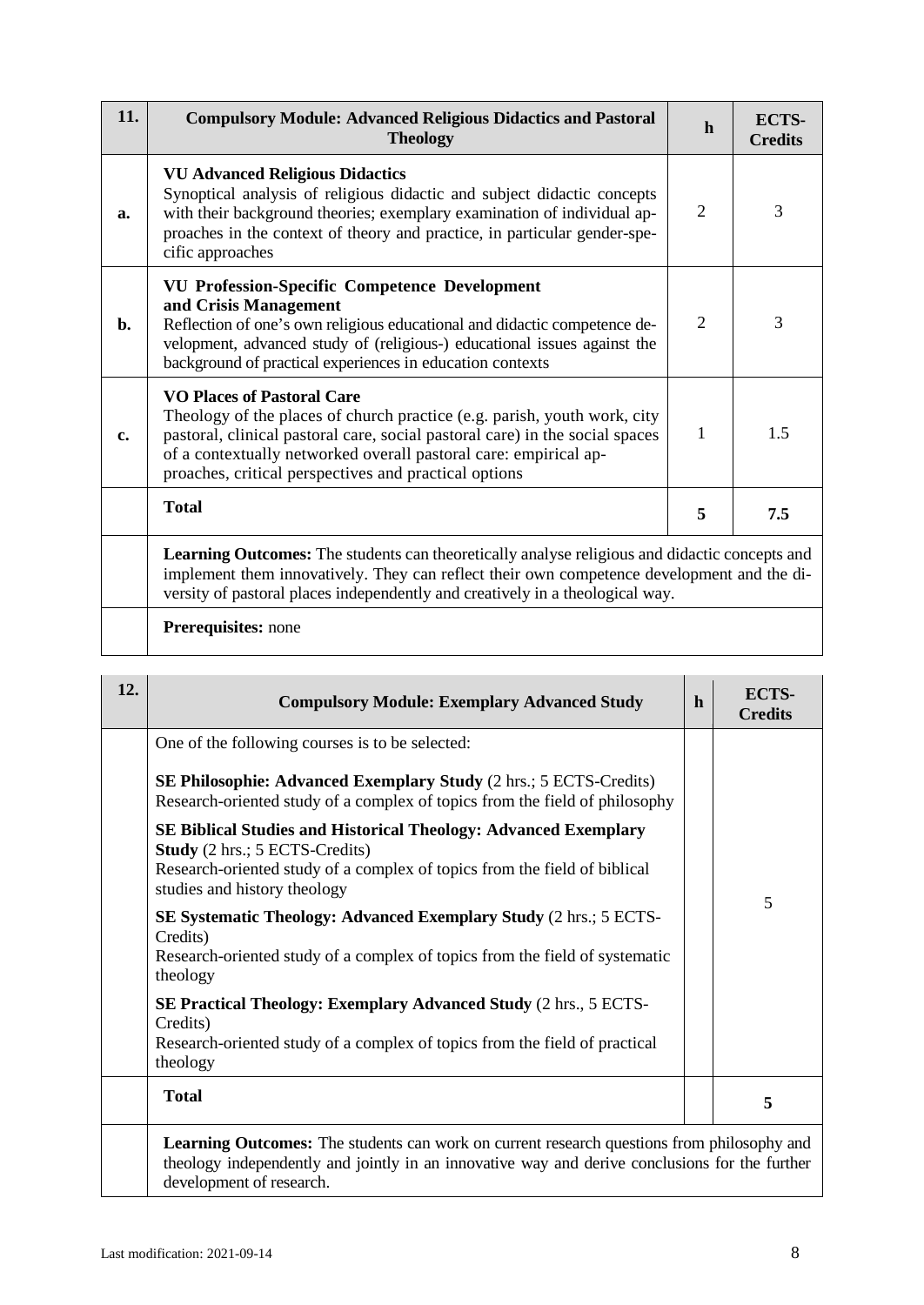| <b>Prerequisites:</b> none |  |  |
|----------------------------|--|--|
|                            |  |  |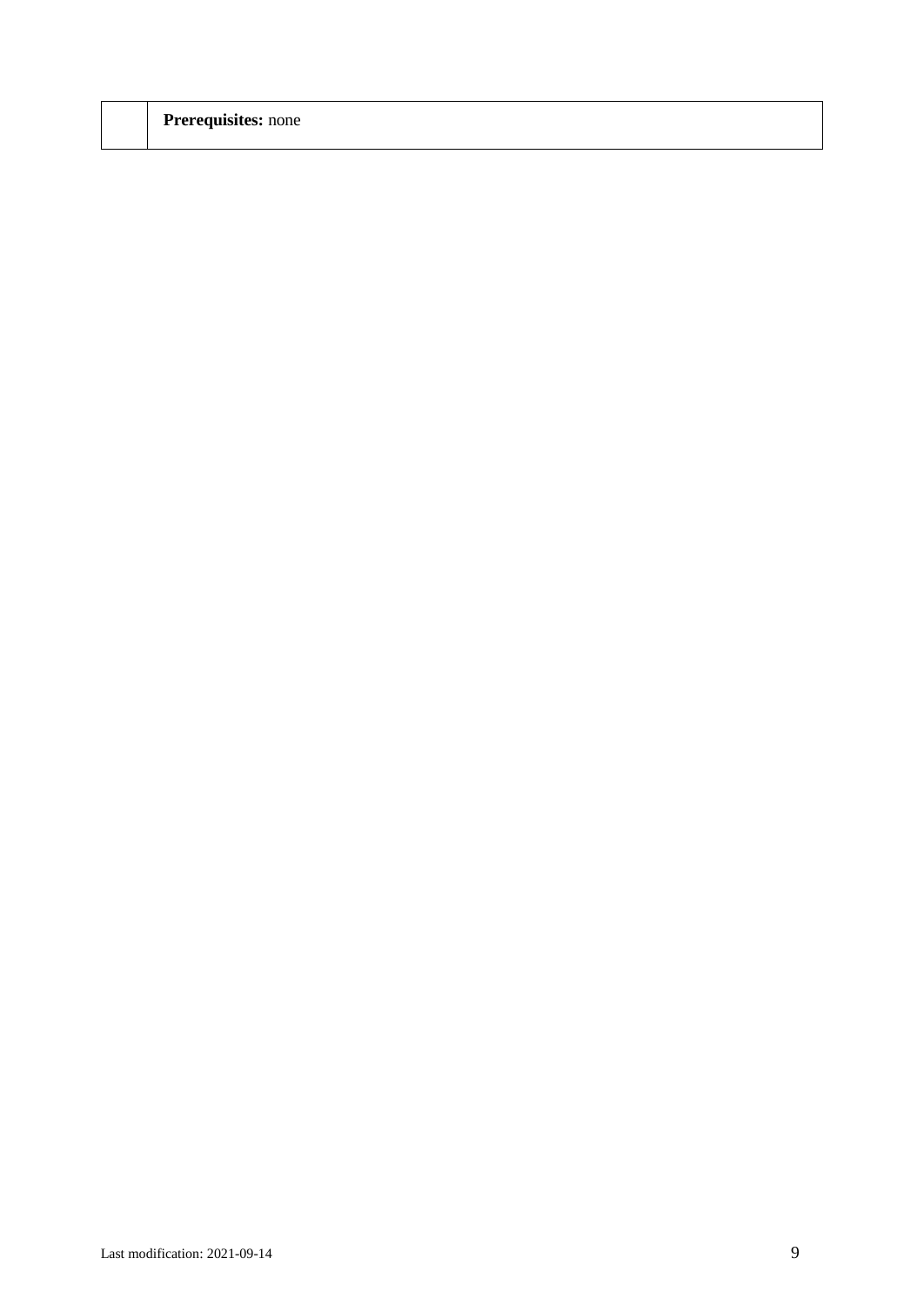| 13. | <b>Compulsory Module: Preparation of the Master's Thesis</b>                                                                                                                                                                                                                                                                            | $\mathbf{h}$ | <b>ECTS-</b><br><b>Credits</b> |  |  |  |
|-----|-----------------------------------------------------------------------------------------------------------------------------------------------------------------------------------------------------------------------------------------------------------------------------------------------------------------------------------------|--------------|--------------------------------|--|--|--|
|     | <b>Preparation of the Master's Thesis</b><br>Agreement on the topic, scope and form of the Master's Thesis on the basis<br>of a brief description of the content (synopsis) as well as agreement on the<br>work processes and the course of study; planning a corresponding time<br>frame for the implementation of the Master's Thesis |              |                                |  |  |  |
|     | <b>Total</b>                                                                                                                                                                                                                                                                                                                            |              | 5                              |  |  |  |
|     | <b>Learning Outcomes:</b> The students are able to write a short description of the content (synopsis)<br>of the planned Master's Thesis and to outline the schedule.                                                                                                                                                                   |              |                                |  |  |  |
|     | <b>Prerequisites:</b> none                                                                                                                                                                                                                                                                                                              |              |                                |  |  |  |

| 14. | <b>Compulsory Module: Master's Thesis Defense</b>                                                                                               | h | ECTS-<br><b>Credits</b> |  |  |  |
|-----|-------------------------------------------------------------------------------------------------------------------------------------------------|---|-------------------------|--|--|--|
|     | <b>Master's Thesis Defense</b>                                                                                                                  |   | 2.5                     |  |  |  |
|     | <b>Total</b>                                                                                                                                    |   | 2.5                     |  |  |  |
|     | <b>Learning Outcomes:</b> The students are able to present the Master's Thesis and defend it in a<br>discussion.                                |   |                         |  |  |  |
|     | <b>Prerequisites:</b> positive evaluation of compulsory modules 1 to 13, the Interdisciplinary Skills<br>acc. to par. 2 and the Master's Thesis |   |                         |  |  |  |

# (2) **Interdisciplinary Skills**

According to §54 par. 1 Universities Act, courses amounting to altogether 10 ECTS-Credits are to be passed from the master's and diploma programmes offered at the University of Innsbruck. The respective registration prerequisites are to be met.

# **§ 8 Master's Thesis**

- (1) The Master's Thesis is a scientific piece of work that proves the ability to work on a scientific topic independently and in a justifiable way in terms of content and methodology.
- (2) The topic of the Master's Thesis must be topically related to one of the compulsory modules 1 to 12 of the master's programme.
- (3) The Master's Thesis covers a workload of 22.5 ECTS-Credits. To enable the students to complete the work on the topic of the Master's Thesis within six months acc. to §81 par .2 Universities Act, the scientific paper must be preceded in any case by the "Preparation of the Master's Thesis" module covering 5 ECTS-Credits.
- (4) The completed Master's Thesis must be submitted in electronic form and in the written form specified by the Director of Studies.

### **§ 9 Examination regulations**

- (1) Compulsory modules 1 to 12 are completed by the positive evaluation of the individual courses in the form of course examinations.
- (2) For course examinations for lectures, the course instructor has to specify and announce the examination method (written and/or oral) before the start of the lecture.
- (3) The evaluation criteria for courses with continuous performance assessment are to be specified and announced by the course instructor before the start of the course.
- (4) The evaluation of the Interdisciplinary Skills acc. to §7 par. 2 is based on the regulations of the curricula they are taken from.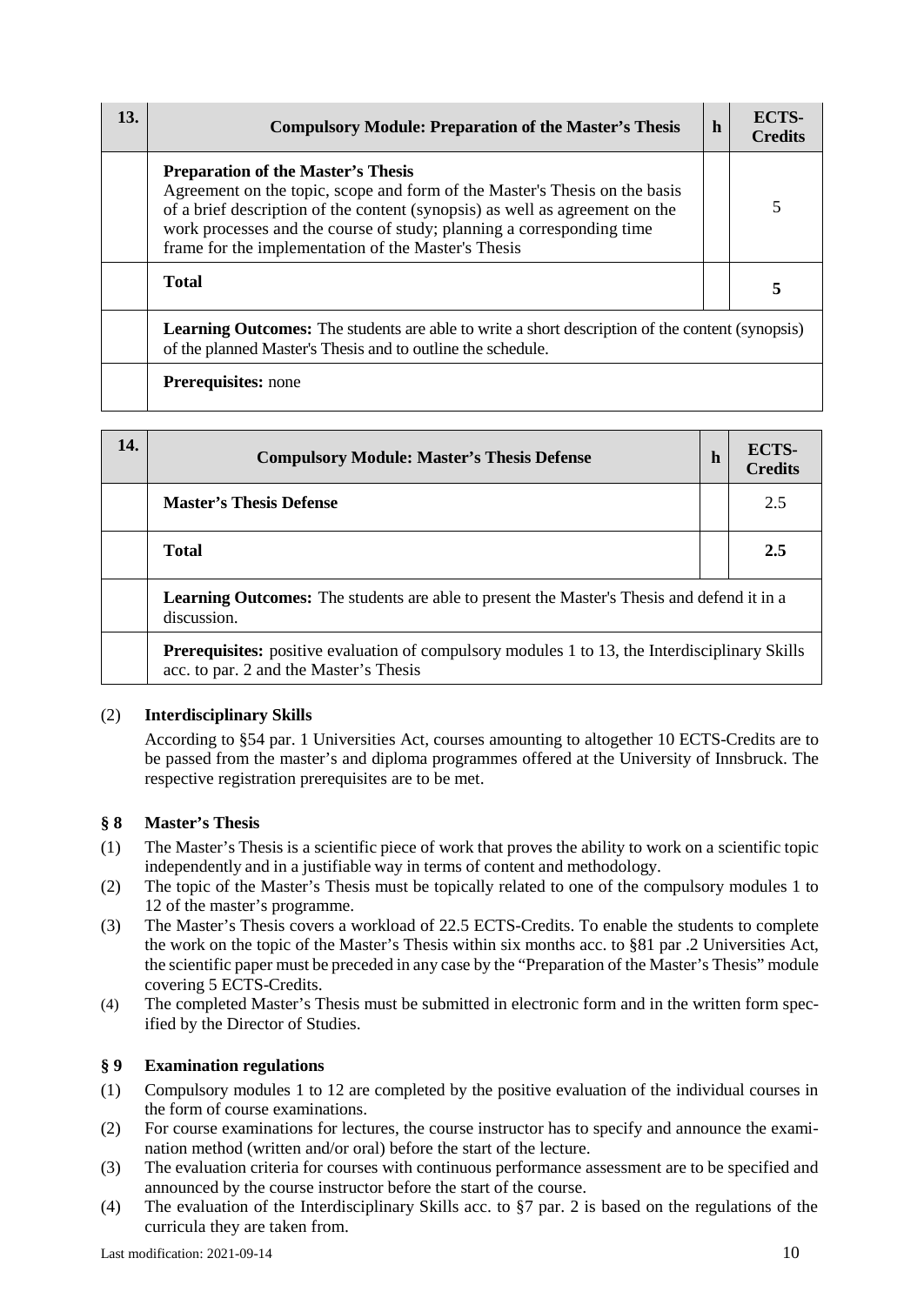- (5) The performance of the compulsory module "Preparation of the Master's Thesis" is evaluated by the supervisor based on the synopsis. Positive evaluation reads "participated with success", negative evaluation reads "participated without success".
- (6) The final Master's Thesis Defense lasts 30 minutes per candidate and is an individual exam. The examination method is oral.

## **§ 10 Academic degree**

Graduates of the Master's Programme in Catholic Religious Education are awarded the academic degree "Master of Arts", abbreviated "MA".

# **§ 11 Coming into force**

This curriculum comes into force as of 1 October 2021.

### **§ 12 Transitional regulations**

- (1) This curriculum applies to all students commencing the Master's Programme in Catholic Religious Education from the winter semester 2021/22 onwards.
- (2) Regular degree students who have started the Master's Programme in Catholic Religious Education based on the curriculum of 2009, published in the University of Innsbruck Bulletin of 13 February 2009, Issue 23, No. 129, last changes published in the University of Innsbruck Bulletin of 28 June 2019, Issue 67, No. 598, before 1 October 2021, are entitled to finish this study programme within six semesters from this point in time.
- (3) If the Master's Programme in Catholic Religious Education based on the curriculum of 2009 is not finished in time, the students will be subjected to the curriculum for the Master's Programme in Catholic Religious Education 2021, University of Innsbruck Bulletin of 23 June 2021, Issue 80, No. 880 (curriculum 2021). In addition, the students can change to the curriculum of 2021 on voluntary basis.
- (4) The recognition of examination acc. to §78 par. 1 Universities Act 2002 is regulated in the appendix of this curriculum.

For the curriculum committee: For the senate: ao. Univ.-Prof. Dr. Dr. Winfried Löffler Univ.-Prof. Mag. Dr. Walter Obwexer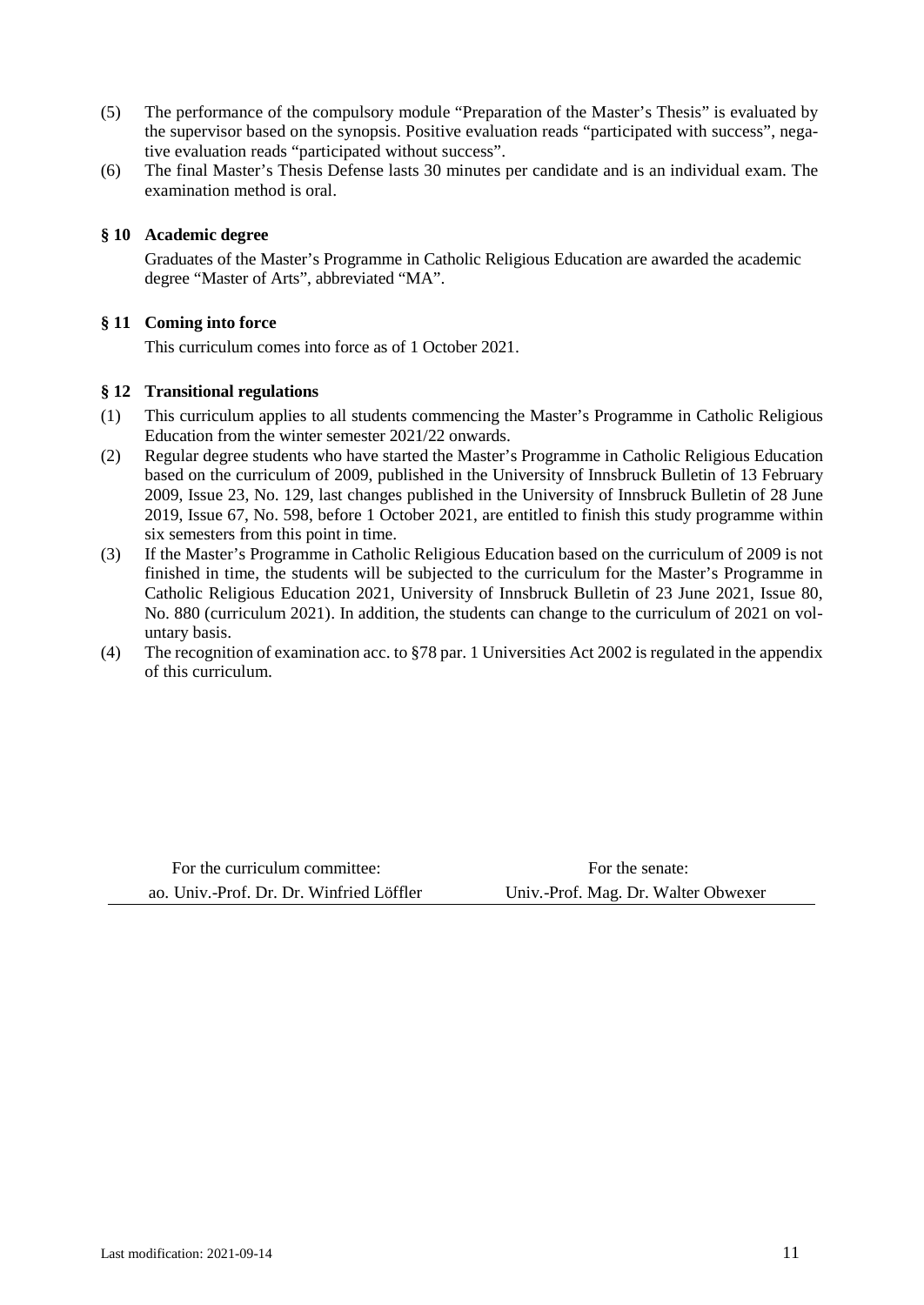# **Appendix: Recognition regulations acc. to §78 par. 1 Universities Act 2002**

The successfully passed examinations within the scope of the Master's Programme in Catholic Religious Education (curriculum in the version of the University of Innsbruck Bulletin of 13 February 2009, Issue 23, No. 129 in the version of the University of Innsbruck Bulletin of 28 June 2019, Issue 67, No. 598) listed below are recognised for the Master's Programme in Catholic Religious Education at the Faculty of Catholic Theology at the University of Innsbruck (curriculum published in the University of Innsbruck Bulletin of 23 June 2021, Issue 80, No. 880) as follows:

|        | Modules (parts) of the<br><b>Curriculum 2009</b>                                                 | $\mathbf h$    | ECTS-<br>Credits | <b>Modules (parts) of the</b><br><b>Curriculum 2021</b>                                     | h              | ECTS-<br>Credits |
|--------|--------------------------------------------------------------------------------------------------|----------------|------------------|---------------------------------------------------------------------------------------------|----------------|------------------|
| CM 1.  | <b>Compulsory Module: Ethics</b><br>and Social Ethics                                            |                |                  |                                                                                             |                |                  |
| CM 1a. | <b>VU</b> Applied Ethics                                                                         | $\overline{2}$ | 3.5              | CM 1b. VO Applied Eth-<br>ics                                                               | $\mathbf{1}$   | $\overline{2}$   |
| CM 1b. | VO Special Issues of Christian<br><b>Social Ethics</b>                                           | $\overline{2}$ | $\overline{4}$   | CM 6a. VU Peace, Justice<br>and the Preservation of<br>Creation                             | $\overline{2}$ | 3.5              |
| CM 2.  | <b>Compulsory Module: Exegesis</b><br>Old Testament                                              |                |                  |                                                                                             |                |                  |
| CM 2a. | VO Exegesis Old Testament                                                                        | $\overline{2}$ | 3.5              | CM 2a. VO Theology of<br>the Old Testament                                                  | $\overline{2}$ | 2.5              |
| CM 2b. | SE Exegetical Seminar Old<br><b>Testament</b>                                                    | $\overline{2}$ | $\overline{4}$   | CM 2c. VU Biblical Exe-<br>gesis of Key Texts<br>and<br>Course of Interdiscipli-            | $\mathbf{1}$   | 2.5<br>2.5       |
|        |                                                                                                  |                |                  | nary Skills acc. to §7 par.<br>$\overline{2}$                                               |                |                  |
| CM 3.  | <b>Compulsory Module: Exegesis</b><br><b>New Testament</b>                                       |                |                  |                                                                                             |                |                  |
| CM 3a. | VO Exegesis New Testament                                                                        | $\overline{2}$ | 3.5              | CM 2b. VO Theology of<br>the New Testament                                                  | $\overline{2}$ | 2.5              |
| CM 3b. | <b>SE Exegetical Seminar New</b><br>Testament                                                    | $\overline{2}$ | $\overline{4}$   | CM 12: SE Biblical Stud-<br>ies and Historical Theol-<br>ogy: Advanced Exemplary 2<br>Study |                | 5                |
| CM 4.  | Compulsory Module: System-<br>atic Theology                                                      |                |                  |                                                                                             |                |                  |
| CM 4a. | VO Ecumenical Theology: Ecu-<br>menical Dialogue Today                                           | $\mathbf{1}$   | 2.5              | CM 6c. VU Ecumenical<br>Dialogue Today                                                      | $\mathbf{1}$   | $\overline{2}$   |
| CM 4b. | VO Dogmatic Theology III:<br>The Faith of the Church with<br>Regard to the Drama of the<br>World | $\overline{2}$ | 4                | CM 3b. VO Special Top-<br>ics in Church History<br>and                                      | $\mathbf{1}$   | 2                |
|        |                                                                                                  |                |                  | CM 7b. VO Religions of<br>the World                                                         | $\mathbf{1}$   | $\mathbf{2}$     |
| CM 4c. | SE Moral Theology: Gender<br>Ethics                                                              | $\overline{2}$ | 3                | CM 6b. VU Applied<br><b>Moral Theology</b>                                                  | 1              | $\overline{2}$   |
| CM 4d. | VO Fundamental Theology IV:<br>Reflection of Fundamental The-<br>ology                           | -1             | 3                | CM 7a. VO Fundamental<br>Theology and Theology of 2<br>Religions                            |                | 3                |
| CM 5.  | Compulsory Module: Life and<br>Teachings of the Church                                           |                |                  |                                                                                             |                |                  |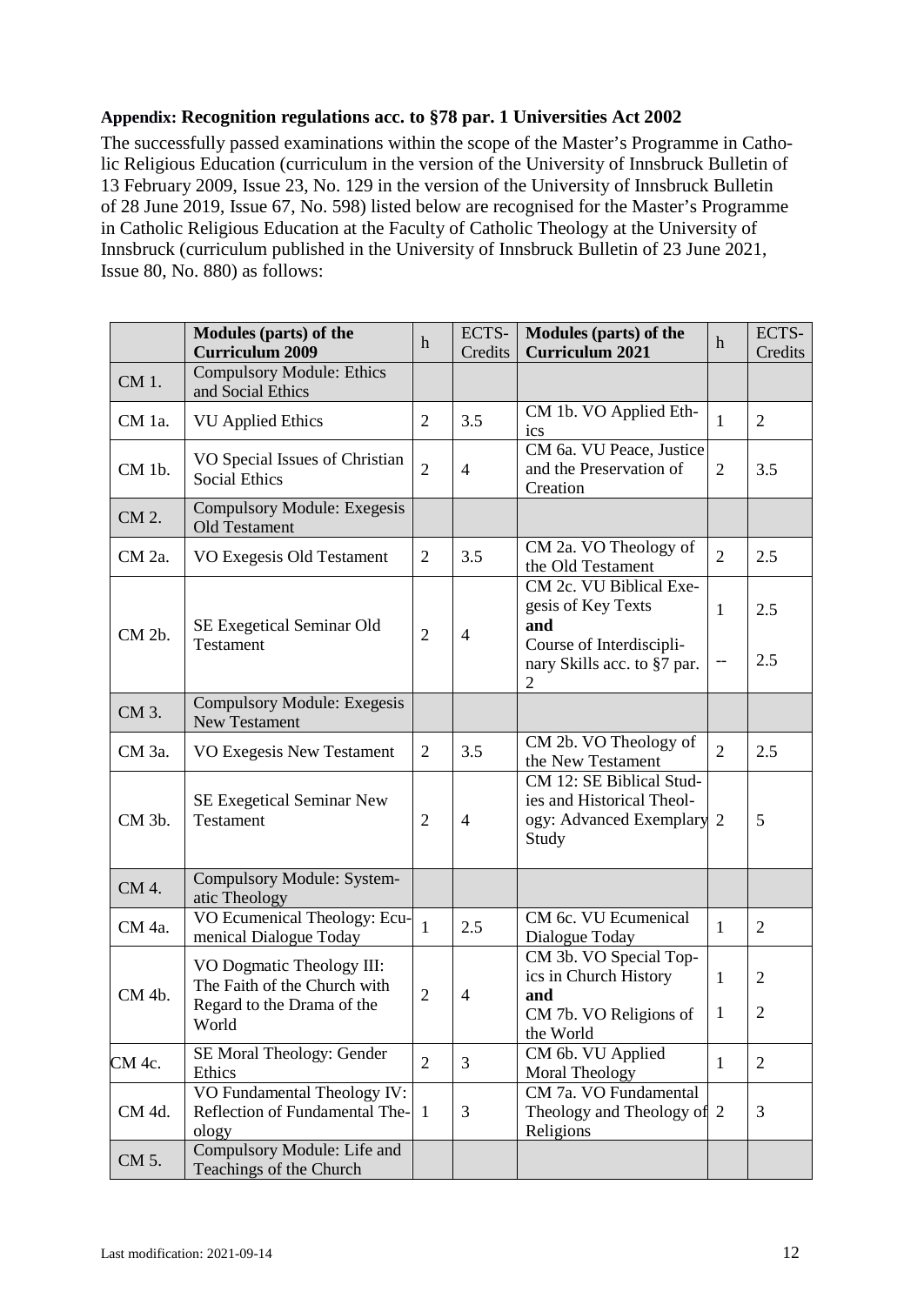| CM 5a. | SE Dogmatic Theology: The-<br>matic focus on the Basis of Per-<br>tinent Academic Literature          | 2              | $\overline{4}$ | CM 5a. VO Special Top-<br>ics in Dogmatic Theology<br>and<br>CM 11c. VO Places of<br><b>Pastoral Care</b> | $\overline{2}$<br>1      | 2.5<br>1.5     |
|--------|-------------------------------------------------------------------------------------------------------|----------------|----------------|-----------------------------------------------------------------------------------------------------------|--------------------------|----------------|
| CM 5b. | VO Overarching Topics in Dog-<br>matic Theology                                                       | $\overline{2}$ | 2.5            | CM 5b. VU Individual<br>Questions in Dogmatic<br>Theology                                                 | $\mathbf{1}$             | 2.5            |
| CM 5c. | VO Liturgics and Theology of<br>the Sacraments II: Celebrations<br>according to the Rhythm of<br>Time | $\overline{2}$ | 3              | CM 4a. VO Liturgical<br>Sciences: Baptism and the<br>Eucharist                                            | 2                        | 3.5            |
| CM 5d. | VO Patrology: Christology and<br>Trinity                                                              | $\overline{2}$ | 3              | CM 3a. VO Patrology:<br><b>Central Debates</b>                                                            | $\overline{2}$           | 3              |
| CM 6.  | <b>Compulsory Module: Ministry</b><br>of the Word and Pastoral Care                                   |                |                |                                                                                                           |                          |                |
| CM 6a. | <b>SE Homiletics</b>                                                                                  | $\overline{2}$ | 3              | CM 4b. UE Homiletics                                                                                      | $\overline{2}$           | $\overline{4}$ |
| CM 6b. | SE Canon Law: Ministry of<br>the World and Pastoral Care                                              | 1              | $\overline{2}$ | Course of Interdiscipli-<br>nary Skills acc. to §7 par.<br>$\overline{2}$                                 | --                       | $\overline{2}$ |
| CM 7.  | <b>Compulsory Module: Canon</b><br>Law and School Education                                           |                |                |                                                                                                           |                          |                |
| CM 7a. | VO Canon Law: The People of<br>God                                                                    | $\overline{2}$ | 2.5            | CM 1a. VO Philosophical<br>Anthropology                                                                   | $\overline{2}$           | 3              |
| CM 7b. | VO Canon Law: Marriage Law                                                                            | 2              | 3              | Course of Interdiscipli-<br>nary Skills acc. to §7 par.<br>$\overline{2}$                                 | $\overline{\phantom{a}}$ | 3.5            |
| CM 7c. | VO Canonical Fundamentals of<br>Education, Counselling and Pas-1<br>toral Care                        |                | $\overline{c}$ | Course of Interdiscipli-<br>nary Skills acc. to §7 par.<br>$\overline{2}$                                 |                          | $\mathfrak{2}$ |
| CM 8.  | Compulsory Module: Interreli-<br>gious Research-Oriented Reli-<br>gious Pedagogy                      |                |                |                                                                                                           |                          |                |
| CM 8a. | VO Interreligious Research-<br>Oriented Religious Pedagogy                                            | $\overline{2}$ | $\overline{2}$ | CM 8a. VO Interreligious<br><b>Research-Based Religious</b><br>Education                                  | $\overline{2}$           | $\overline{2}$ |
| CM 8b. | SE Interreligious Research-<br><b>Oriented Religious Pedagogy</b>                                     | $\overline{2}$ | 3              | CM 8b. SE Interreligious<br><b>Research-Based Religious</b><br>Education                                  | $\overline{2}$           | 3              |
| CM 9.  | Compulsory Module: Subject<br>Didactics and Pedagogical<br><b>Practical Studies I</b>                 |                |                |                                                                                                           |                          |                |
| CM 9a. | SE Subject Didactic I                                                                                 | $\overline{2}$ | $\overline{2}$ | CM 9a. SE Subject-Didac-<br>tics Secondary Level I                                                        | $\overline{2}$           | 3              |
| CM 9b. | PR Practical Training I                                                                               | $\overline{2}$ | 3              | CM 9b. PR Practical<br>Training Secondary Level<br>I                                                      | 2                        | 3              |